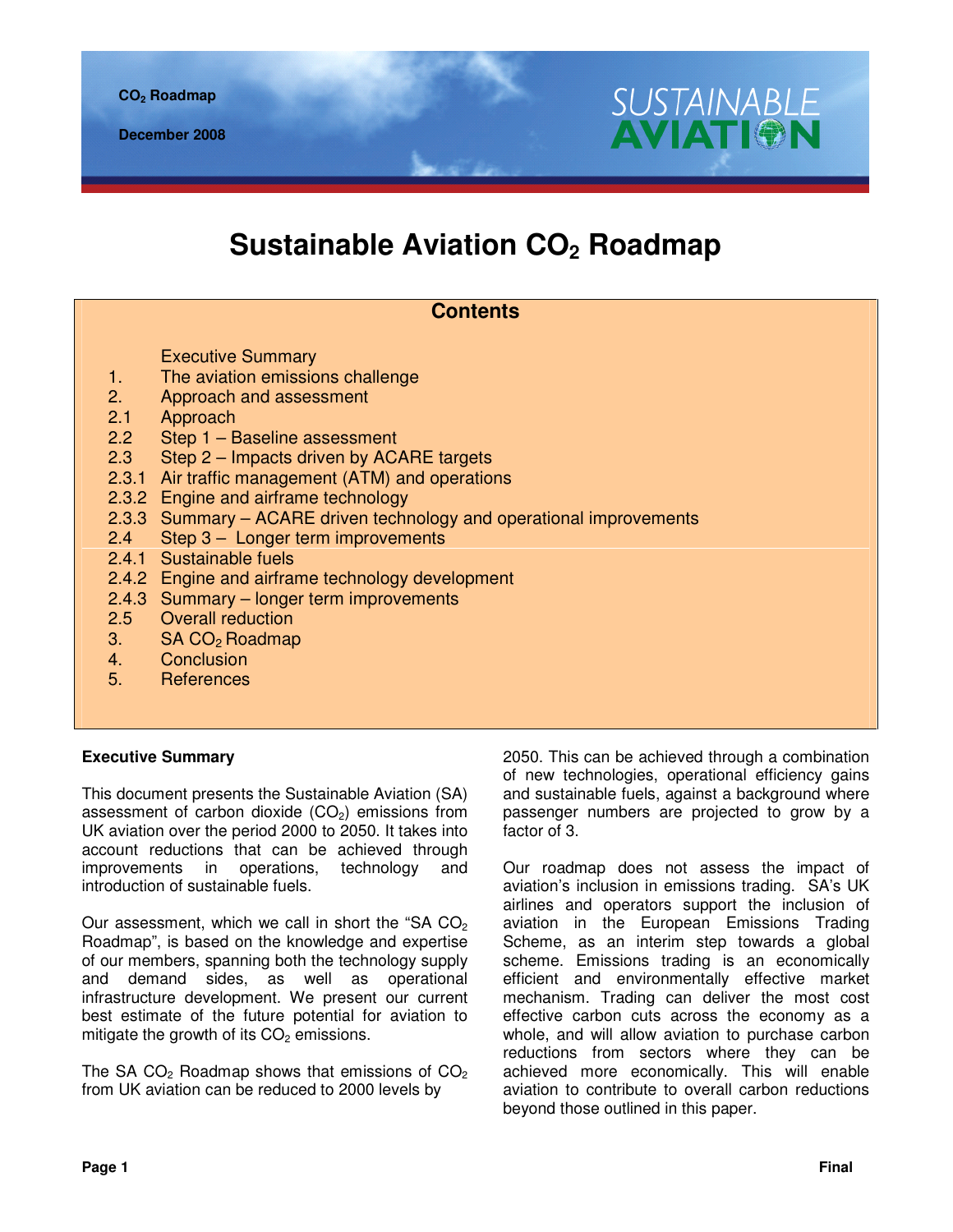

**SA CO2 Roadmap - projected future emissions of CO2 from UK aviation.** See section 3 for details

\_\_\_\_\_\_\_\_\_\_\_\_\_\_\_\_\_\_\_\_\_\_\_\_\_\_\_\_\_\_\_\_\_\_\_\_\_\_\_\_\_\_\_

SA recognises that there are uncertainties in this assessment, as with any projections into the future.

We therefore commit to review this assessment on a regular basis and, where there are material changes, to update and publish our findings.

## **1. The aviation emissions challenge**

Carbon dioxide  $(CO<sub>2</sub>)$  is the emission from aircraft that is considered to have the greatest long-term effect on the climate [1]. The quantity of  $CO<sub>2</sub>$  emitted is directly related to fuel burn and the understanding of its environmental effect is good. There is a clear need for further research to advance our scientific understanding of other aviation climate effects and we have reviewed the present state of knowledge of these non- $CO<sub>2</sub>$  impacts, and the rationale for focusing on  $CO<sub>2</sub>$  at this time, in a separate paper that is

published on the SA website. (www.sustainableaviation.co.uk).

Aviation is a growing industry with a strong track record in fuel efficiency improvements. For example, the fuel efficiency of jet aircraft has improved by over 70% since the introduction of civil jet airliners. Nonetheless, the success of civil aviation has resulted in growth in overall fuel consumption and in emissions of  $CO<sub>2</sub>$  outpacing these improvements.

**Sustainable Aviation** (SA) is an initiative from a coalition of industry partners:

These four bodies and some of their constituent companies developed the SA strategy in 2004-5, with input from a range of stakeholders including representatives of Government, Academia, non-governmental organisations and the industry. The strategy contains 8 over-arching goals and 34 commitments to drive towards these goals. SA is committed to ongoing consultation with key stakeholders and publishes regular biannual progress reports with the second such report due in early 2009. For more, see www.sustainableaviation.co.uk .

The Airports Operators Association (AOA) The British Air Transport Association (BATA)

**NATS** 

The Society of British Aerospace Companies (SBAC)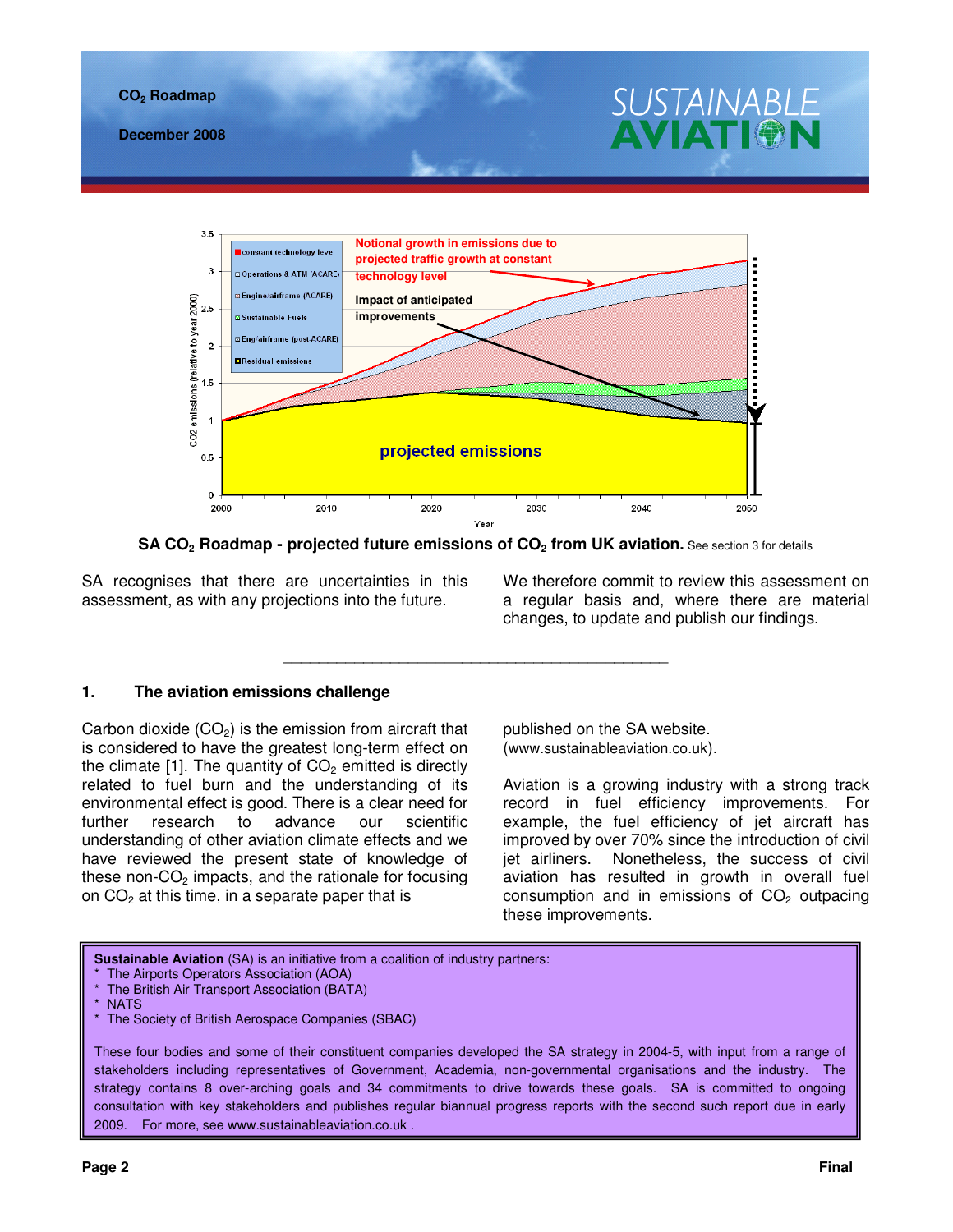#### **CO2 Roadmap**

**December 2008** 

Looking forward, the challenge is to allow society to continue to benefit from the social and economic aspects of aviation whilst ensuring that aviation plays its part in meeting global  $CO<sub>2</sub>$  targets. Demonstrating growth in traffic without a corresponding growth in long-term emissions is an important step towards sustainability.

Globally, aviation contributes around 2% of manmade  $CO<sub>2</sub>$  emissions [1] (figure 1). The UK Government  $[2]$  estimates that UK aviation<sup>1</sup> accounts for around  $6\%$  of UK CO<sub>2</sub> emissions (2005). SA fully acknowledges that although aviation makes a relatively small contribution to overall global emissions, every industry must play its part in tackling the challenge of climate change.

**SUSTAINABLE** 

AVIATI<del>o</del>



The SA strategy [3, 4] has identified that a combination of measures is needed to address the challenge of growing emissions from aviation and that, in addition to further improvements in fuel efficiency, market-based measures will play an essential role in securing a sustainable pathway for the sector.

This paper represents the SA view of  $CO<sub>2</sub>$  emissions from UK aviation over the period 2000 to 2050, taking into account reductions that can be achieved through improvements in operations, technology and fuel substitution. Reductions that may be achieved

through emissions trading have not been considered.

We note that emissions trading should deliver the most cost effective carbon cuts across the economy as a whole, and will allow aviation to purchase carbon reductions from sectors where they can be achieved most economically.

In plotting the SA  $CO<sub>2</sub>$  Roadmap, we have drawn on the expertise of our members, who represent both the supply and demand sides of the industry as well as operational infrastructure.

<sup>&</sup>lt;sup>1</sup> An internationally accepted methodology for associating emissions of international aviation with individual territories has yet to be agreed. We have taken UK aviation to include all flights departing from UK airports.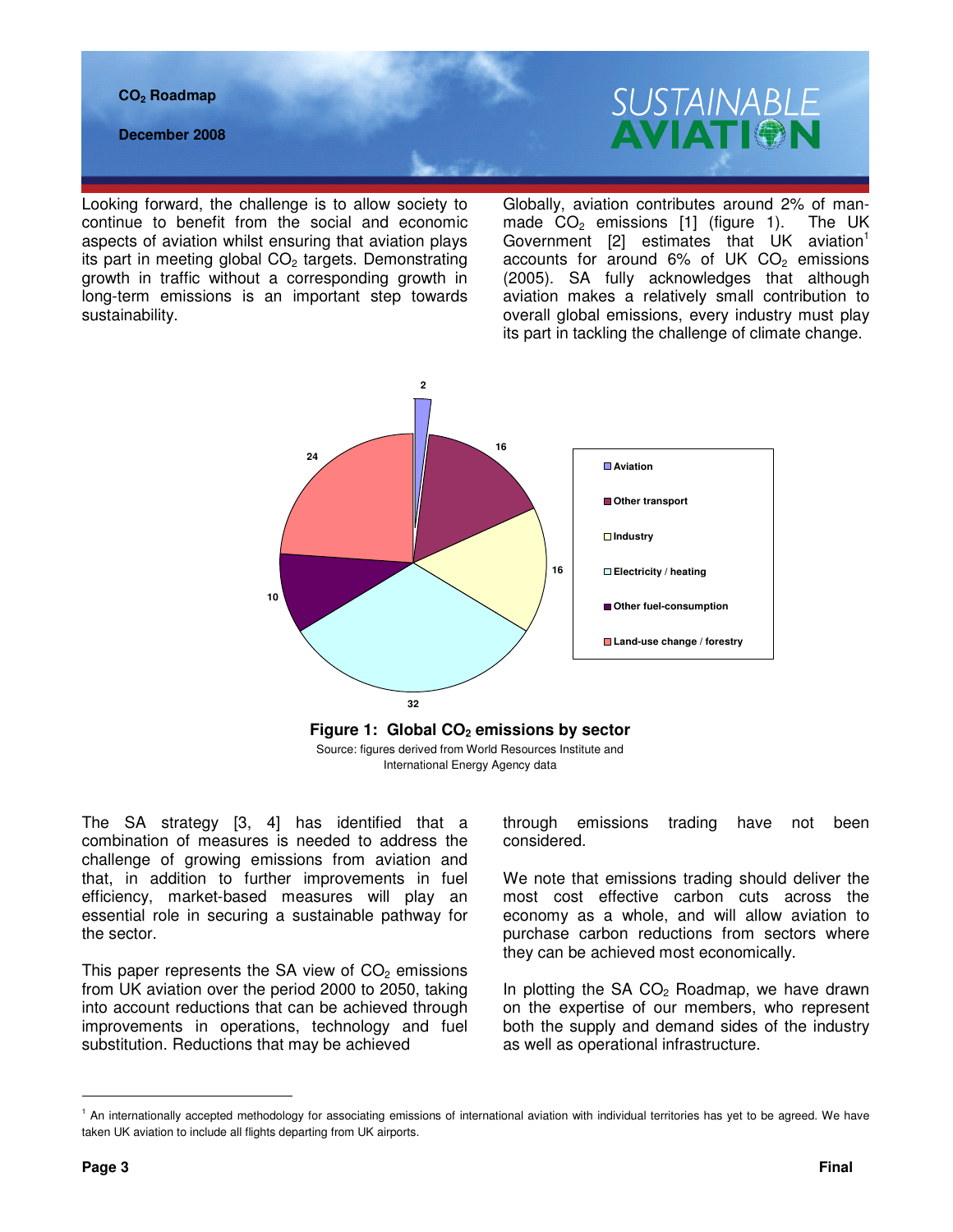

**December 2008** 

## **2. Approach and assessment**

In this section we present the overall approach to developing the SA  $CO<sub>2</sub>$  Roadmap, as well as the key

conclusions we reach on the contributions from technologies, operational efficiencies and sustainable fuels to deliver  $CO<sub>2</sub>$  reductions.

**SUSTAINABLE** 

**AVIATIOI** 

## **2.1 Approach**

Our assessment has been made in 3 steps.

| Step 1: | Produce a baseline of the growth in future UK $CO2$ emissions assuming no operational or<br>technological improvements. This represents the reference against which the impact of<br>anticipated abatement efforts can be assessed. |
|---------|-------------------------------------------------------------------------------------------------------------------------------------------------------------------------------------------------------------------------------------|
| Step 2: | Assess the potential for nearer-term improvements to deliver efficiency gains. This draws<br>largely on the work underpinning achievement of the ACARE 2020 goals [5] to which the<br>European aviation industry has committed.     |
| Step 3: | Assess the potential for longer-term developments to deliver efficiency improvements post<br>2020.                                                                                                                                  |

Each of these steps is described fully below.

## **2.2 Step 1 - Baseline assessment**

The baseline is calculated by assuming no technological or operational improvements, relative to the initial fleet, and therefore tracks the growth in demand for UK aviation. In this assessment we have assumed the following annual growth rates for UK aviation, based on CAA data and UK Government projections in passenger numbers:

> 4.3% per annum from 2001 to 2007, 3.4% per annum from 2008 to 2020, 2.3% per annum from 2021 to 2030, 1.2% per annum from 2031 to 2040, 0.7% per annum from 2041 to  $2050^2$

The reductions in growth rate over time reflect an assumption of market maturity and capacity constraints. It is worth noting that anticipated growth rates for UK aviation are somewhat lower than the corresponding figures for aviation globally, due to the relative maturity of the UK market. Growth rates in  $CO<sub>2</sub>$  emissions from UK aviation will therefore be lower than the global average.

As revised forecasts become available we shall incorporate them in our analysis.

<sup>2</sup> Past data for 2001-2007 are derived from CAA statistics for terminal passenger numbers, averaged over 2000-2007 (http://www.caa.co.uk/airportstatistics). Future projections in the baseline are derived from UK Department for Transport projections [6, Table 2.16], which themselves are based on assumptions of airport capacity consistent with the Air Transport White Paper. This assumes another (second) runway at Stansted (2011-2012) and another (third) runway at Heathrow (2015-2020). CAA statistics indicate that freight represents less than 10% of the loads (tonnes) from UK airports. Around two thirds of this is carried in the holds of passenger aircraft and no growth was shown from the figures from 2000- 2007. Hence the focus on passenger traffic in this paper. Based on these projections, by 2050 the overall baseline growth in CO<sub>2</sub> emissions (in the absence of any improvement initiatives) would be  $1.043<sup>7</sup> \times 1.034<sup>13</sup> \times 1.023<sup>10</sup> \times 1.012<sup>10</sup> \times 1.007<sup>10</sup> = 3.15$  times the emissions in 2000.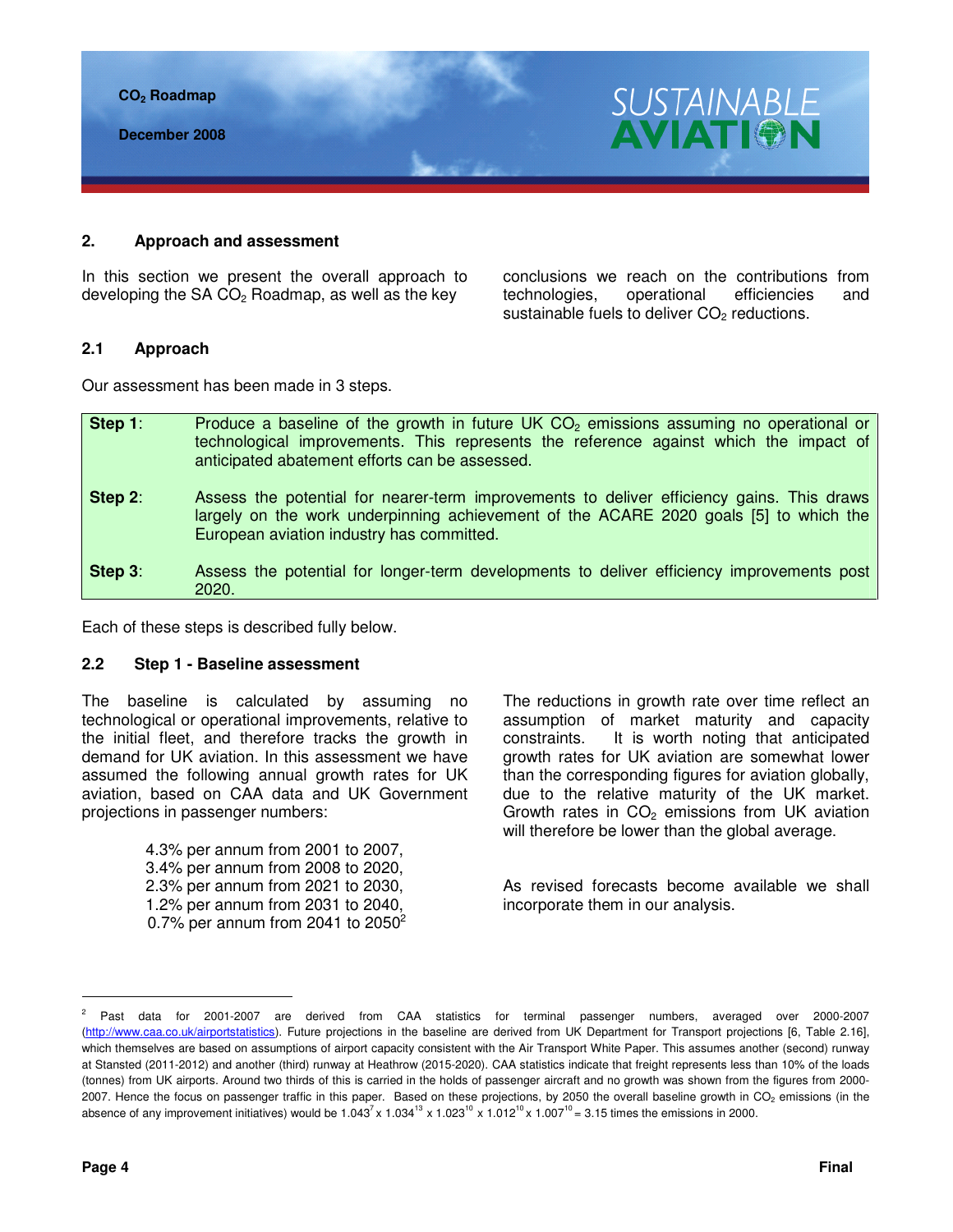**CO2 Roadmap** 

**December 2008** 

## **2.3 Step 2 – Impacts driven by ACARE targets**

ACARE (The Advisory Council for Aeronautics Research in Europe) has established a challenging goal of a 50% reduction in  $CO<sub>2</sub>$  emissions per passenger km for new aircraft entering into service in 2020, compared with equivalent new aircraft entering service in 2000. Our assessment of the nearer term technology and operational improvements centre around the assumptions underpinning the ACARE targets for 2020. This will be achieved through a combination of measures including engine and airframe technologies, ATM (Air Traffic Management) and operational improvements.

#### **2.3.1 Air traffic management (ATM) and operations.**

Improvement in the operation of aircraft to achieve greater fuel efficiency and thus reduce emissions has long been a feature of aviation in the UK and significant improvements continue to be made. These efficiencies fall into two basic categories.

#### **Operator efficiencies**

Improved operational practices and optimised aircraft deployment across a network may have the potential to reduce fuel-burn by 2-6% [7], through measures such as better flight planning, speed management,

We believe that these improvements are technically possible: indeed, the industry has committed to their achievement. However, delivery will require continuing Research and Development by the industry, supported by sustained government funding.

**SUSTAINABLE AVIATI®N** 

We describe below in more detail our view on the breakdown of this 50% efficiency improvement and the scope and timescales for rolling these out into the industry.

The first of these relates to operating efficiencies being made by operators themselves, and the second is more structural and relates to efficiencies driven by air traffic management. Each is described below.

selection of appropriate aircraft, equipment weight reduction and taxiing with one engine shut down after landing.

Using the most efficient aircraft for the designated route makes a big difference. A 70-seat turboprop will burn 35% less fuel than a regional jet on a 500 nm sector. Source: Bombardier.

Reducing weight from the interior of the aircraft - in terms of products, fixtures and fittings - can make a significant difference to fuel burn. For example, across Virgin Atlantic's fleet of 38 widebodied long-haul aircraft, removing just 1 kg of weight per aircraft can reduce CO<sub>2</sub> emissions by over 16 tonnes per year. Source: Virgin Atlantic.

Aircraft speed significantly affects fuel burn. For example, a Bombardier Q400 aircraft, which can hold 74 passengers, must burn 24% more fuel to complete a 300nm journey in 68 minutes compared to 81 minutes. Fuel burn for both journeys includes a 10 minute taxi. Source: Bombardier.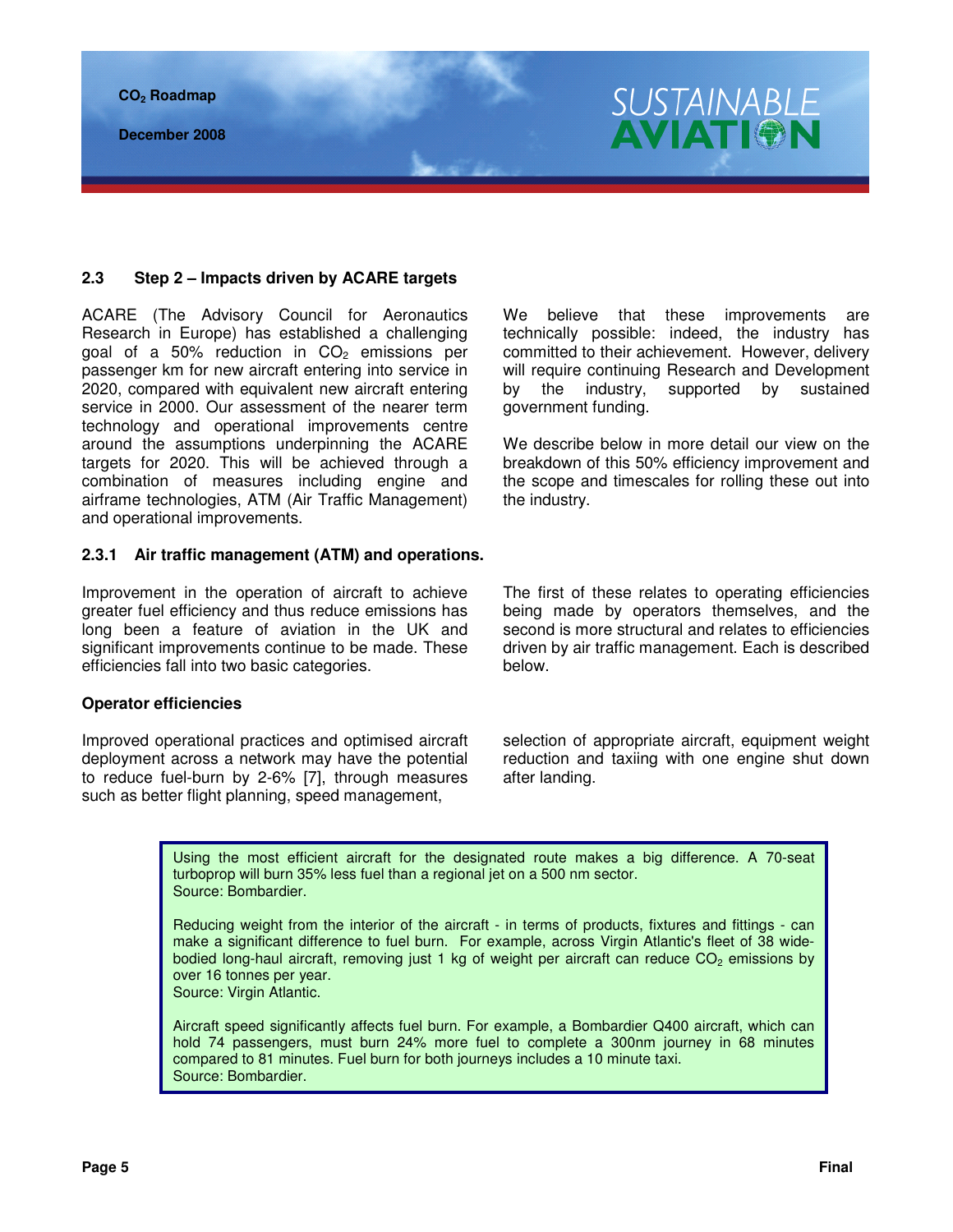#### **Air Traffic Management**

Improved air traffic control resulting in more direct routes and reduced delays could reduce overall fuel burn by 6-12% [7].

NATS has, independently, set a stretching target to cut the  $CO<sub>2</sub>$  emissions of aircraft under its control by an average of 10% per flight by 2020 against a 2006 baseline, which is currently being established.

NATS is also evaluating a range of potential measures to determine which will be the most effective in helping to achieve the target. This includes possible efficiency improvements through new technology in airspace design, the route network and ATC (Air Traffic Control) operations.

Improving the environmental focus within airspace design and route network management will deliver more direct routes and optimum flight profiles, enable flexible use of airspace alongside military users, and facilitate development of functional airspace blocks to help eliminate inefficiencies that can arise at air traffic control boundaries.

Other measures to deliver emissions improvements are likely to include the facilitation of continuous descent approaches and tailored arrivals, increasing holding heights, introducing speed controls and increasing controller and pilot awareness of the

## **2.3.2 Engine and airframe technology**

Considerable scope exists for improving fuel efficiency through new technology. The implications of adopting the ACARE targets means that by 2020, engine and airframe technologies must be available to allow a fuel-efficiency improvement of around 45% on those aircraft where they have been implemented.

We have assumed an ongoing improvement rate in fleet-average fuel efficiency of 1.5% per annum

opportunities they have available to influence fuel and emissions performance.

SUSTAINABLE<br>AVIATION

Technology may hold some of the biggest opportunities for air traffic management. Airport CDM (Collaborative Decision Making) and air traffic arrivals and departure managing tools will come into operation over the next decade. These tools offer the opportunity to reduce reliance on airborne holding without necessarily impacting airport capacity declarations.

The longer term vision will see technology deliver '4D Trajectories' enabling more direct and efficient route profiles with aircraft self separation and minimum controller intervention. Single European Sky, the project to harmonise European air traffic, also aspires to deliver a 10 per cent improvement by 2020.

Overall we have conservatively assumed a total reduction in  $CO<sub>2</sub>$  emissions of 10% due to the combined contribution of operations and ATM. We anticipate that this 10% improvement will gradually apply in the period to 2020 and will be relevant to all flights beyond that date. We have made no allowance for further improvements in ATM and operations beyond 2020.

(reflecting recent trends) up to 2020, followed by the deployment across the fleet of radically new technologies which will have been developed in the intervening period and which offer a further 25% fuel-efficiency improvement where deployed<sup>3</sup>. We have further assumed that these technologies will have permeated the vast majority of the UK fleet within 20 years of their initial availability.

 $^3$  20 years at 1.5% p.a., followed by 25% yields 0.985 $^{20}$  x 0.75 =0.554, corresponding to a 45% improvement.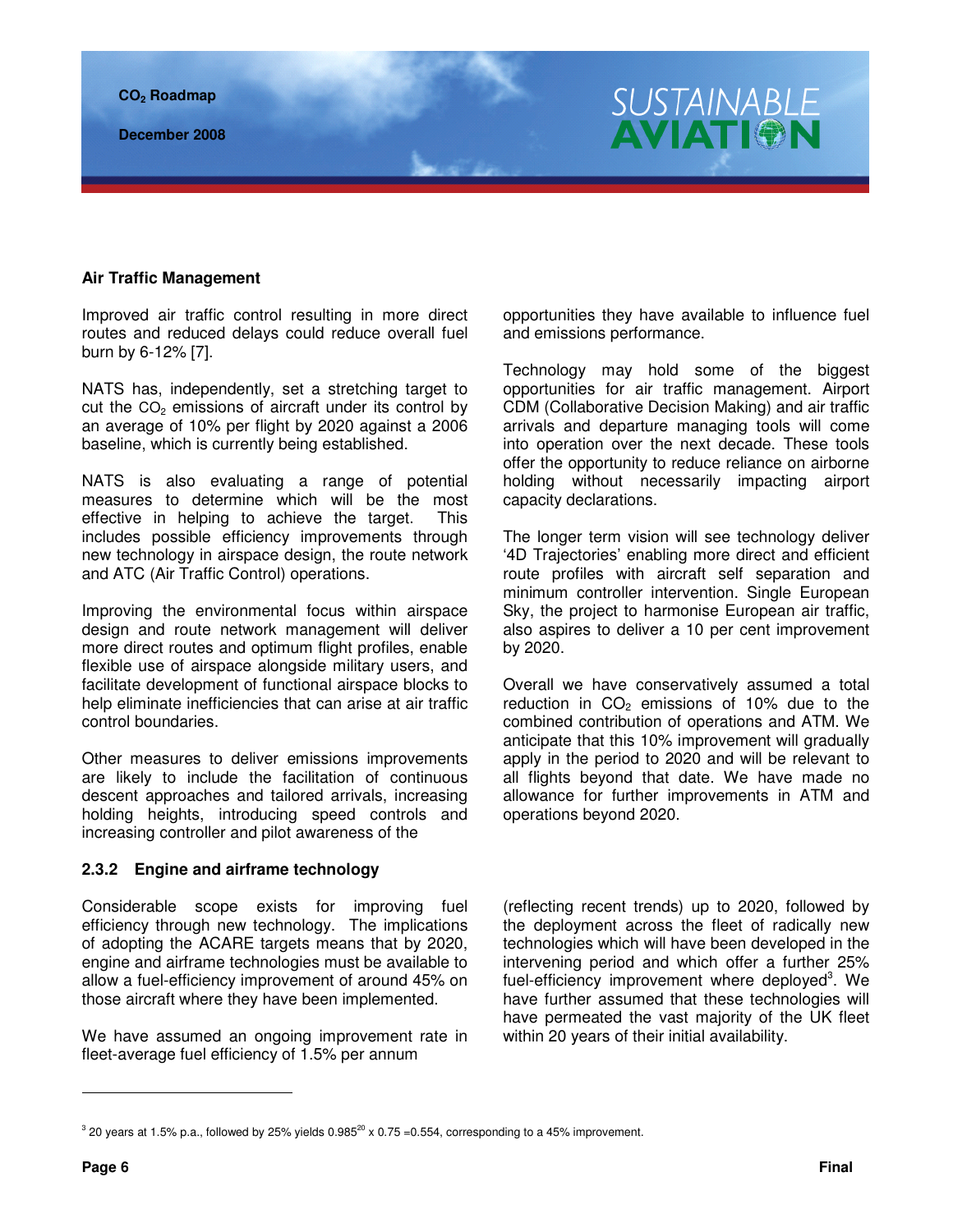Airbus estimates that for a 1% structural weight saving, approximately 0.5% to 1.5% benefit in fuel consumption will occur. The exact benefit depends on many factors, particularly configuration and

Airbus predicts that airframe aerodynamic improvements like natural or hybrid laminar flow control, advanced riblets, low drag technology and innovative aircraft configurations can together offer a fuel burn reduction of around 10%. Source: Airbus Holistic Road Map to the Future.

range (with more benefit being available for medium-range aircraft than long-range), and

on whether the whole aircraft design can be re-optimised following the weight change.

Ongoing year-on-year improvements result from the gradual introduction of technologies such as lighter materials and structures [8], improvements in turbomachinery, and replacement of hydraulics with electrical systems.

More radical technologies, as indicated above, which might be ready for deployment around 2020, include

open-rotor engines (potentially offering 15% improvements over equivalent technology turbofans [9]) and alternative thermodynamic cycles using for example intercooling and recuperation (potentially offering 5-10% efficiency improvements). More details on open-rotor development under the SAGE programme can be found in the box below.

**SUSTAINABLE** 

**AVIATIG** 

The Clean Sky Joint Technology Initiative (JTI) which was launched in Brussels on the  $5<sup>th</sup>$  of February 2008 is a major EU-wide research programme designed to integrate results of earlier research programmes into large-scale demonstrators. The €1.6 billion, seven year project will develop and validate technologies and operating practices to focus and drive EU research effort towards the ACARE 2020 targets.

Sustainable and Green Engines (SAGE) is one of the six Integration Technology Demonstrators (ITDs) that make up the Clean Sky JTI. The €425 million validation programme will involve the design and build of five engine demonstrators, including an open rotor engine demonstrator. The open rotor engine demonstrator is planned to run around 2011-2012, enabling a product to enter into service in the latter half of the next decade. Further information: http://www.cleansky.eu

Another of the ITDs is the Smart Fixed Wing Aircraft (SFWA). SFWA aims for a 10-20% reduction in fuel burn and  $CO<sub>2</sub>$  emissions and a 5–10dB noise reduction for medium to long range aircraft relative to 2000 levels. This will be achieved through the development of an all new, innovative "smart wing" design and the integration of the novel engine concepts from the SAGE ITD.

The "smart wing" design will develop flow control systems, load control systems and integrated flow and load control systems. Flow control technologies designed to reduce the drag of the wing in cruise will include laminar flow control, turbulent skin friction reduction and flow control for low speed and high lift.

Further information: Phillips, P. and J Koenig, J. (2008). "Clean Sky: The Joint Technology Initiative for Aeronautics and Air Transport, SFWA Brief Status Presentation", ET-EU Meeting 27 February 2008.

Although at this stage it is not realistic to determine with certainty which of these technologies will be adopted by 2020, our assumption of a 25% improvement arising from radically new technologies

is derived directly from the industry's commitment to the 2020 ACARE  $CO<sub>2</sub>$  target, coupled with our assumed rate of year-on-year improvement to  $2020^3$ .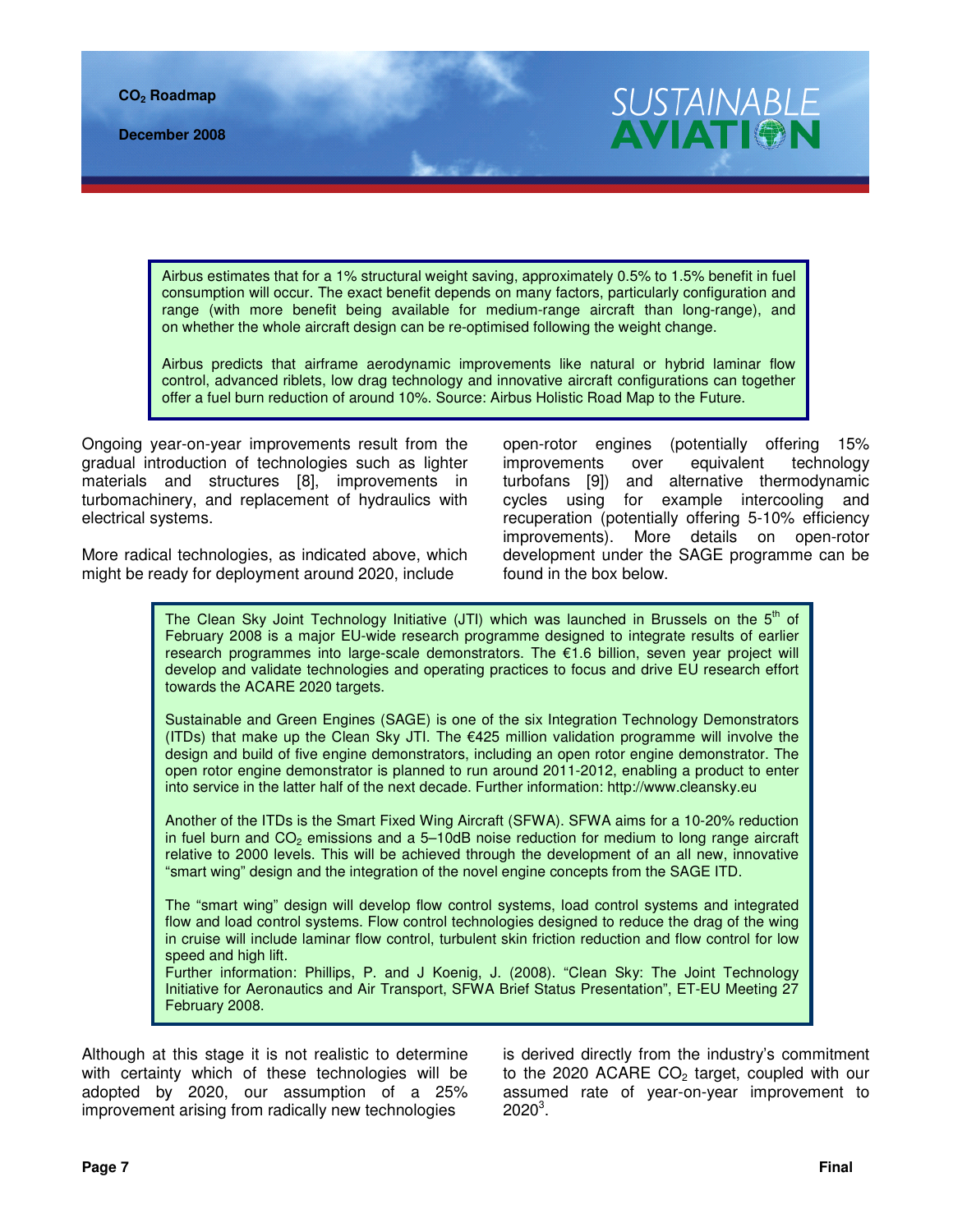

**December 2008** 



**Comparing the assumptions with products currently being designed.** The long range A350XWB which will enter into service in 2013 is forecast to burn around 30% less fuel than existing aircraft (1980's /1990's technology) on a 4000 nm sector mission. Source: Airbus Technical Press Briefing (May 2008) based on a load factor of 80%.

The short range Bombardier C Series which will also enter into service in 2013 will produce 17- 19% less  $CO<sub>2</sub>$  emissions per seat compared to existing aircraft (late 1990's/early 2000's technology) operating in the same market. Source: Bombardier.

## **2.3.3 Summary – ACARE driven technology and operational improvements**

Table 1 below summarises the assessment for the near term ACARE-driven technology and operational improvements.

|                                                   | Impact    | <b>Deployment</b><br>commences | <b>Deployment</b><br>complete<br>by | <b>Total</b><br>impact | <b>Cumulative</b><br>saving in 2050<br>(CO $_{\rm 2}$ per<br>passenger km,<br>relative to 2000) |
|---------------------------------------------------|-----------|--------------------------------|-------------------------------------|------------------------|-------------------------------------------------------------------------------------------------|
| <b>ATM &amp; operations</b>                       | 10%       | 2005                           | 2020                                | 10%                    |                                                                                                 |
| Engine/airframe<br>(year-on-year<br>improvements) | 1.5% p.a. | 2001                           | 2020                                | $26\%^{5}$             | $50\%^{4}$                                                                                      |
| Engine/airframe<br>(revolutionary)                | 25%       | 2020                           | 2040                                | 25%                    |                                                                                                 |

## **Table 1: Impact of ACARE technologies up to 2040**

## **2.4 Step 3 - Longer term improvements**

Technology development is expected to continue post-2020, driven by both fuel-prices and carbon prices. In addition to further airframe and engine technology developments, we anticipate the

introduction of sustainable alternative fuel blends which offer a life-cycle  $CO<sub>2</sub>$  saving relative to kerosene.

#### **2.4.1 Sustainable fuels.**

Lower carbon fuels produced from sustainable, second and third generation feedstocks such as

jatropha, algae or biomass waste could make a significant contribution to reducing  $CO<sub>2</sub>$  emissions

<sup>&</sup>lt;sup>4</sup> The cumulative total equals  $0.9*0.74*0.75 = 0.5$  (corresponding to a saving of 50%)

 $50.985^{20}$  = 0.739 or 26% improvement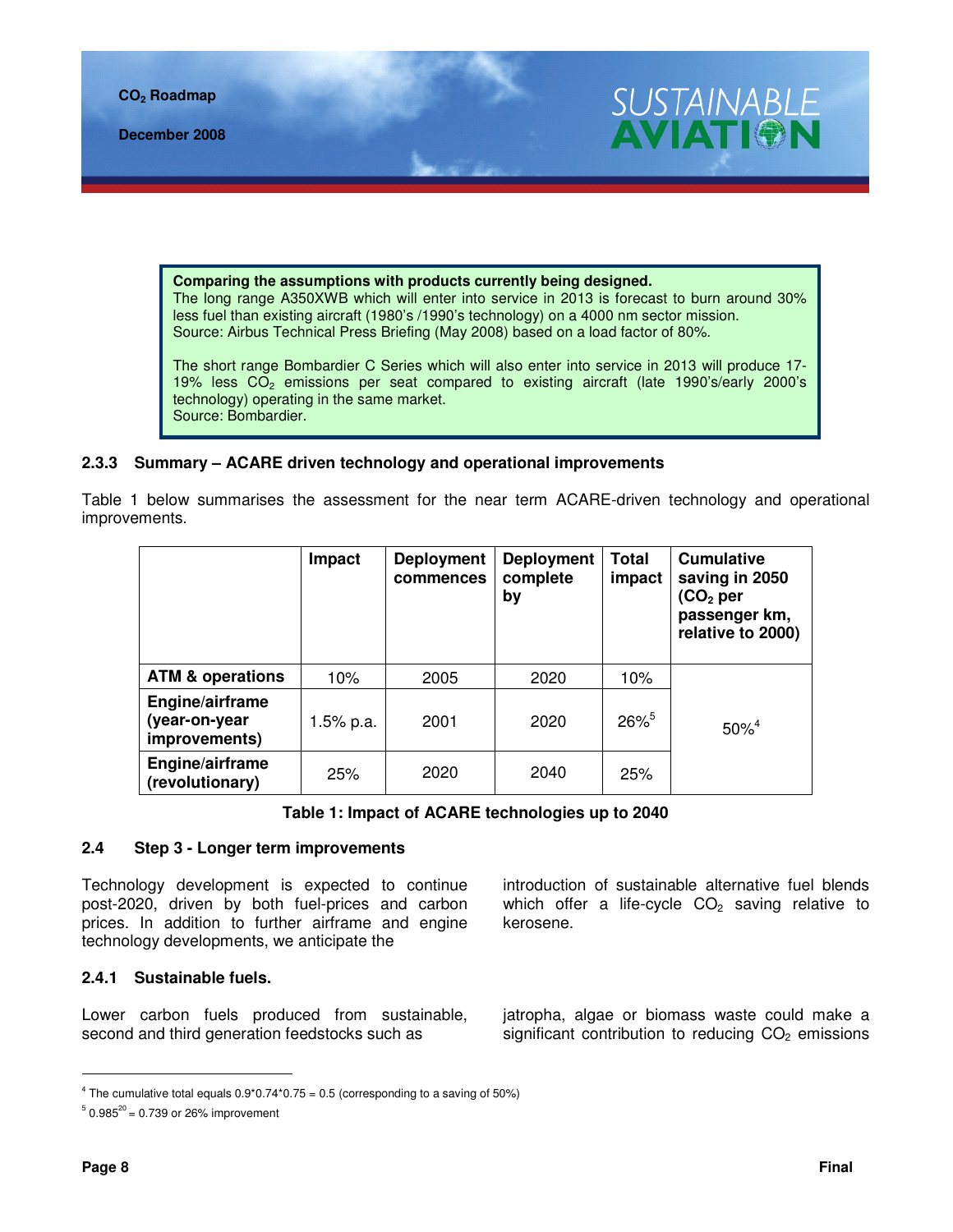

**December 2008** 



from aviation in the longer term.

**Alternative fuels must be sustainable** - for a candidate fuel to represent a viable alternative to kerosene:

- $\circ$  it must be suitable for use in existing aircraft, engines and fuel systems, meeting or exceeding current fuel specifications.
- $\circ$  it must be derived from sustainable sources without adversely impacting food-production, land-use or water-scarcity, and must show a reduction in carbon dioxide emissions over its lifecycle, relative to kerosene.
- o industrial-scale production must be economically feasible.

In order to have any significant impact by 2050, sustainable fuels will need to be compatible with existing engine, airframe and fuel supply systems and infrastructure. The performance characteristics should also be equivalent to or better than those of current aviation fuel.

Although we would not expect the UK to be among the early adopter regions of bio-derived fuels for aviation, we would nevertheless envisage lower

#### **2.4.2 Engine and airframe technology development**

In parallel with the gradual rolling-out of ACAREcompliant technologies across the fleet during the twenty-year period post 2020, we anticipate that further opportunities for year-on-year improvement to fleet-average fuel-efficiency will arise from technology insertion and further developments in lightweight materials and turbomachinery efficiencies, amounting to some 0.5% per annum from 2021 onwards.

During this period, we also anticipate that development work will progress on the next generation of radically new technologies, potentially including such items as blended-wing-body aircraft configurations.

carbon fuels making a significant contribution within the 2050 timeframe.

For the purposes of this study we have taken a conservative view and assumed that lower carbon sustainable fuel blends will be deployed from 2020, reaching full market penetration by 2030, at which time a 10% reduction in life cycle  $CO<sub>2</sub>$  emissions will be achieved, relative to 100% kerosene<sup>6</sup>. This 10% reduction in  $CO<sub>2</sub>$  will apply on a fleet-wide basis beyond 2030.

We note that, despite the more speculative nature of these assumptions, strong economic drivers will continue to provide incentives for radical new developments.

We assume that these technologies will be ready for deployment around 2030, and will offer an additional 20% fuel-efficiency benefit. We anticipate that the deployment of such technologies into the active fleet will be largely complete by 2050.

#### **2.4.3 Summary – longer term improvements**

Table 2, below, summarises the longer term advancements and their potential to mitigate  $CO<sub>2</sub>$  emissions.

 $^6$  We would anticipate that sustainably produced biofuels would offer a lifecycle CO<sub>2</sub> footprint half that of conventional kerosene, and thus assume that 20% of total jet fuel uplift would come from biofuels by 2030. As the development of biofuels for aviation is still in its infancy, it is difficult to predict with any degree of certainty the exact contribution this will make to the  $CO<sub>2</sub>$  emissions roadmap. SA will review this projection regularly to take into account this fast moving area.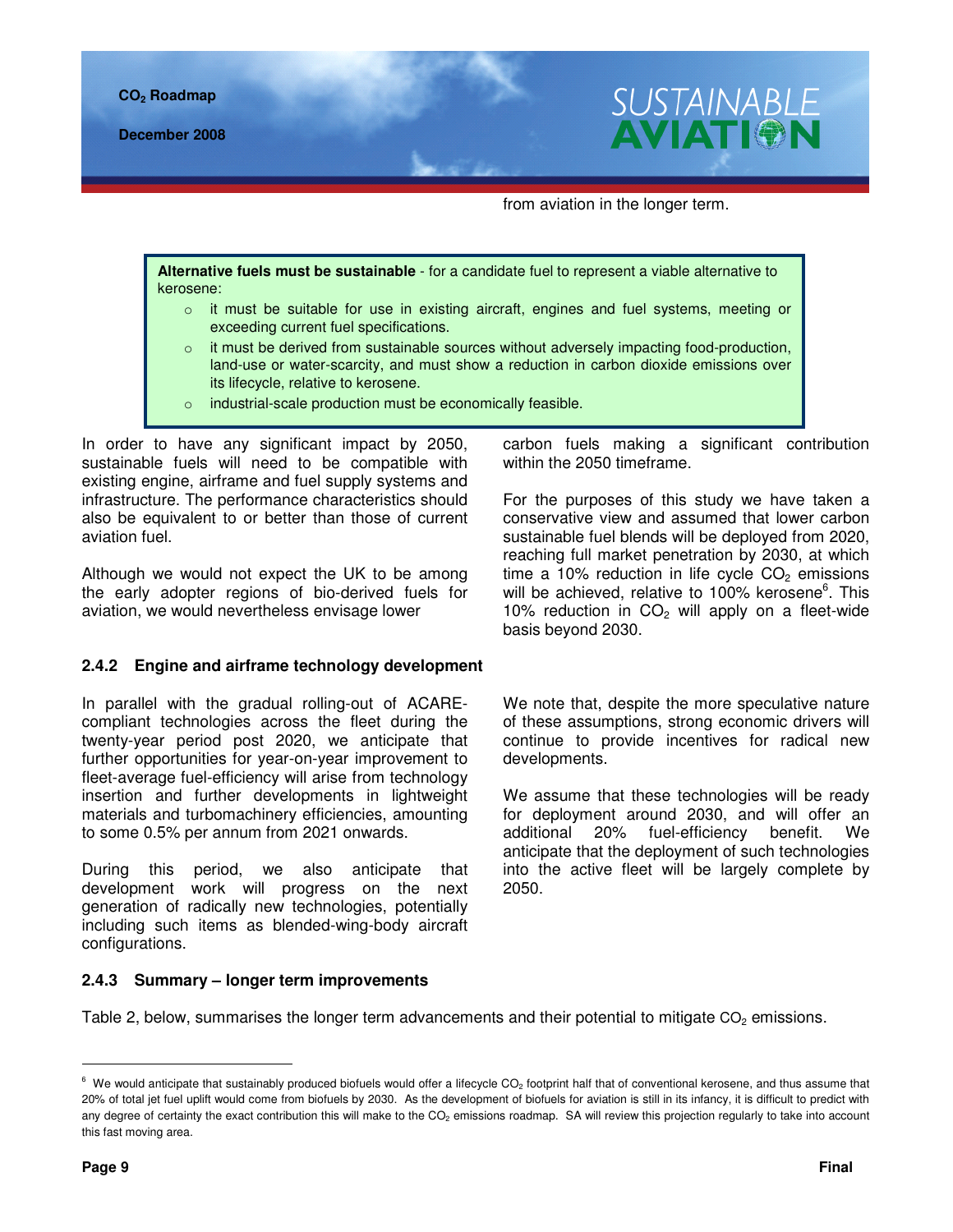**CO2 Roadmap** 



|                                                   | Impact      | <b>Deployment</b><br>commences | <b>Deployment</b><br>complete by | <b>Total</b><br>effect | <b>Cumulative</b><br>saving in 2050<br>$(CO2$ per<br>passenger km, %<br>relative to 2000) |
|---------------------------------------------------|-------------|--------------------------------|----------------------------------|------------------------|-------------------------------------------------------------------------------------------|
| <b>Sustainable</b><br><b>Fuels</b>                | 10%         | 2020                           | 2030                             | 10%                    |                                                                                           |
| Engine/airframe<br>(year-on-year<br>improvements) | $0.5%$ p.a. | 2021                           | 2050                             | $14\%^{8}$             | $38\%$ <sup>7</sup>                                                                       |
| Engine/airframe<br>(revolutionary)                | 20%         | 2030                           | 2050                             | 20%                    |                                                                                           |

## **Table 2: Longer Term Improvements**

## **2.5 Overall Reduction**

In this section we bring together our analysis, shown in Tables 1 and 2, into a single table.

|                                                        | <b>Deployment</b><br>commences | <b>Deployment</b><br>complete<br>by | Total<br>effect | <b>Cumulative saving</b><br>in 2050 ( $CO2$ per<br>passenger km, %<br>relative to 2000) |
|--------------------------------------------------------|--------------------------------|-------------------------------------|-----------------|-----------------------------------------------------------------------------------------|
| Nearer term<br>(leading to<br><b>ACARE</b><br>targets) | 2000                           | 2040                                | 50%             | $69%^{9}$                                                                               |
| Longer term                                            | 2020                           | 2050                                | 38 %            |                                                                                         |

#### **Table 3: Projected contributions to CO2 emissions reduction**

When the abatement elements are combined, they are estimated to deliver an overall reduction in  $CO<sub>2</sub>$ emissions per passenger kilometre in 2050 (relative to a 2000 baseline) of around 69%. When this is combined with the anticipated growth in demand for UK aviation, we project that  $CO<sub>2</sub>$  emissions from UK aviation in 2050 will be broadly similar to those in 2000.

 $^7$  0.9x0.86x0.8=0.62, corresponding to a 38% reduction in emissions arising from post-ACARE developments.

 $^8$  30 years at 0.5% p.a. yields 0.995 $^{30}$ =0.86, corresponding to a 14% improvement.

<sup>9 0.5</sup>x0.62=0.31, corresponding to a 69% reduction in carbon-dioxide emissions per passenger km relative to the baseline.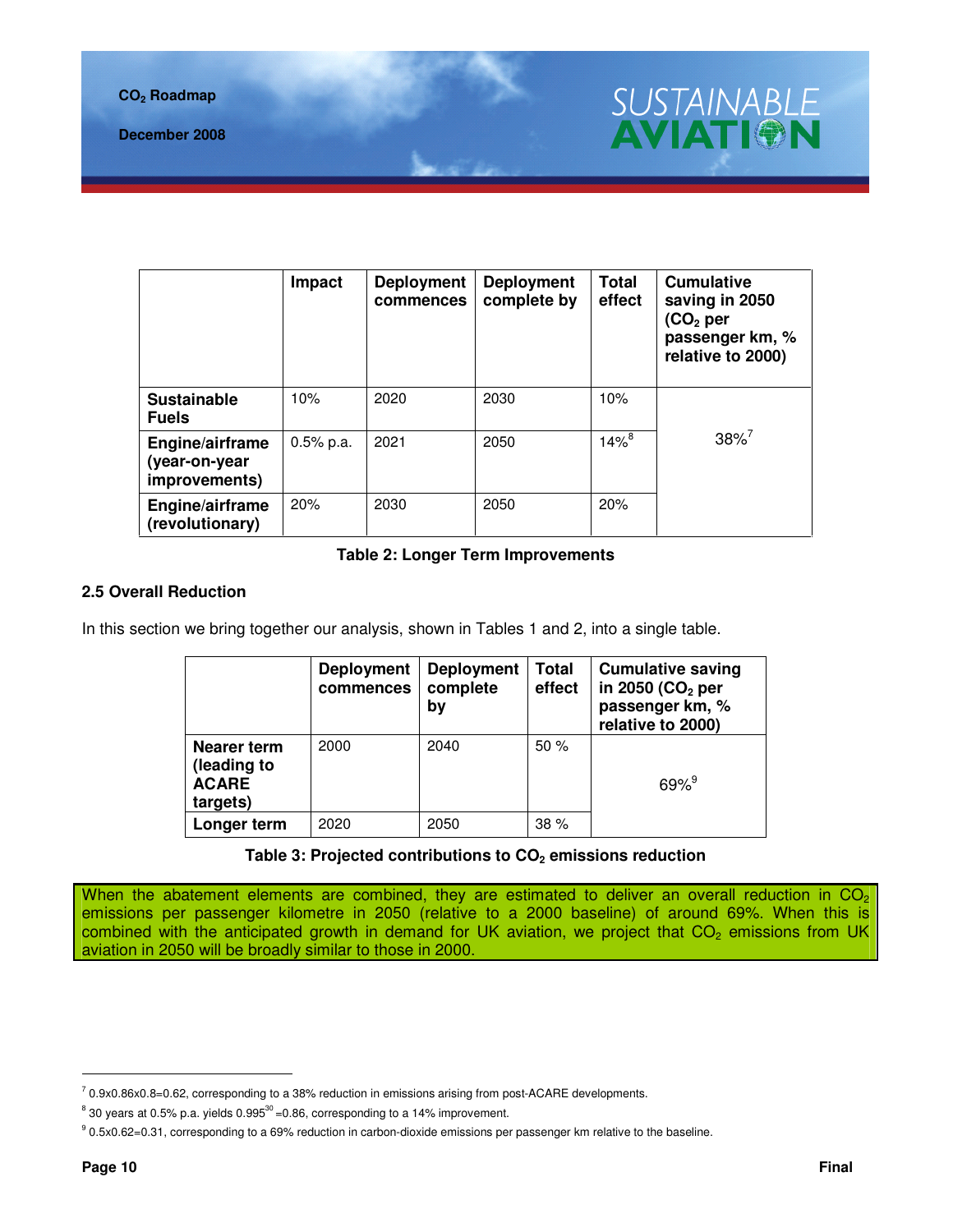

## **3. SA CO2 Roadmap - projected future emissions of CO2 from UK aviation**

In this section we bring together the analysis presented previously by plotting the technological, operational and sustainable fuel potential to reduce emissions in the future.

We have distinguished those items that are underpinned in the shorter term, through the industry's commitments to ACARE and from the longer term technologies that we envisage being

implemented through to 2050.

This graph does not include the possible contribution of as-yet-undiscovered technologies which might become available towards 2050.

We present these effects below in Figure 2, which draws on the analysis summarised in Tables 1 through to 3.





#### **Notes to Figure 2**

**Baseline** – this (uppermost) curve assumes no change to fleet technology or aircraft mix, and therefore follows projected demand growth. The value at 2050 corresponds to 3.15 times the emission level in 2000.

- Average annual demand-growth rates have been derived by curve-fitting to CAA data (up to 2007) and to UK Department for Transport (DfT) passenger number projections [6] to give average annual growth rates as follows: 4.3% from 2001, 3.4% from 2008; 2.3% from 2021, 1.2% from 2031, 0.7% from 2041.
- Baseline emissions for each year are derived from previous year's emissions x this year's growth factor.

**Operations and ATM (ACARE) –** the light blue area represents the effects of implementing the ACARE-driven ATM and operational improvements of 10% by 2020.

The end point in 2050 equals  $3.15x0.9 = 2.83$ 

**Engine and airframe (ACARE) –** the light red area represents the effects of implementing the ACARE driven technology improvement of 45%, reaching full deployment by 2040.